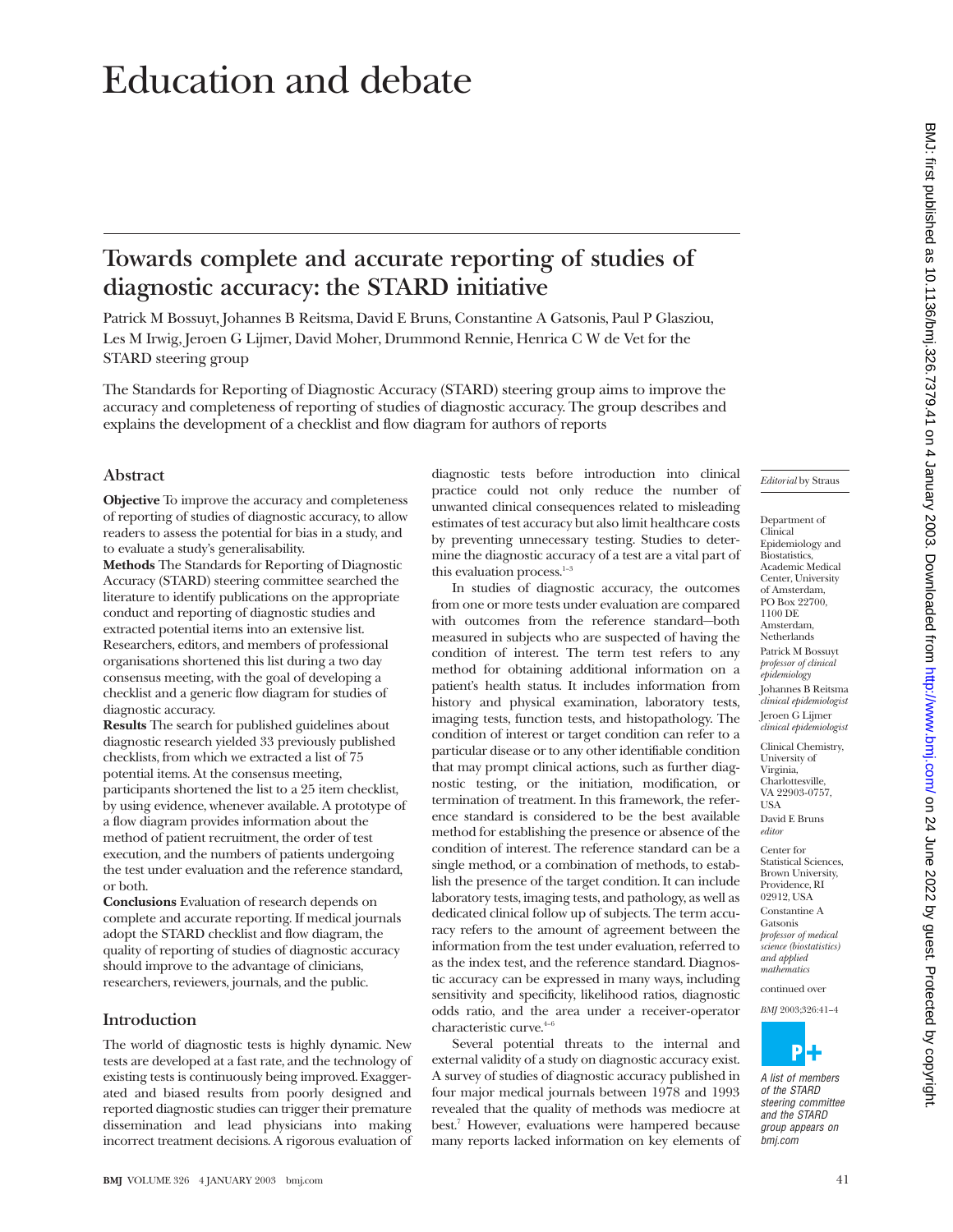School of Population Health, University of Queensland, Brisbane, Queensland 4006, Australia Paul P Glasziou *professor of evidence based practice*

Department of Public Health and Community Medicine, University of Sydney, Sydney, NSW 2006, Australia Les M Irwig *professor of epidemiology*

Thomas C Chalmer's Center for Systematic Reviews, Children's Hospital of Eastern Ontario Research Institute, Ottawa, ON K1H 8LI, Canada David Moher *director*

JAMA, 515 N State St, Chicago, IL 60610, USA Drummond Rennie *deputy editor*

Institute for Research in Extramural Medicine, VU University Medical Center, 1081 BT Amsterdam, **Netherlands** 

Henrica C W de Vet *professor of epidemiology*

Correspondence to: P Bossuyt stard@amc.uva.nl

design, conduct, and analysis of diagnostic studies.7 The absence of critical information about the design and conduct of diagnostic studies has been confirmed by authors of meta-analyses.<sup>8 9</sup> As in any other type of research, flaws in study design can lead to biased results. One report showed that diagnostic studies with specific design features are associated with biased, optimistic estimates of diagnostic accuracy compared with studies without such features.<sup>10</sup>

At the 1999 Cochrane colloquium meeting in Rome, the Cochrane diagnostic and screening test methods working group discussed the low methodological quality and substandard reporting of diagnostic test evaluations. The working group felt that the first step towards correcting these problems was to improve the quality of reporting of diagnostic studies. Following the successful CONSORT initiative,<sup>11-13</sup> the working group aimed to develop a checklist of items that should be included in the report of a study on diagnostic accuracy.

The objective of the Standards for Reporting of Diagnostic Accuracy (STARD) initiative is to improve the quality of reporting of studies of diagnostic accuracy. Complete and accurate reporting allows readers to detect the potential for bias in a study (internal validity) and to assess the generalisability and applicability of results (external validity).

#### **Methods**

The STARD steering committee (see bmj.com) started with an extensive search to identify publications on the conduct and reporting of diagnostic studies. This search included Medline, Embase, BIOSIS, and the methodological database from the Cochrane Collaboration up to July 2000. In addition, the members of the steering committee examined reference lists of retrieved articles, searched personal files, and contacted other experts in the field of diagnostic research. They reviewed all relevant publications and extracted an extended list of potential checklist items.

Subsequently, the STARD steering committee convened a two day consensus meeting for invited experts from the following interest groups: researchers, editors, methodologists, and professional organisations. The aim of the conference was to reduce the extended list of potential items, where appropriate, and to discuss the optimal format and phrasing of the checklist. The selection of items to retain was based on evidence whenever possible.

The meeting format consisted of a mixture of small group sessions and plenary sessions. Each small group focused on a group of related items in the list. The suggestions of the small groups then were discussed in plenary sessions. Overnight, a first draft of the STARD checklist was assembled on the basis of suggestions from the small group and additional remarks from the plenary sessions. All meeting attendees discussed this version the next day and made additional changes. The members of the STARD group could suggest further changes through a later round of comments by email.

Potential users field tested the conference version of the checklist and flow diagram, and additional comments were collected. This version was placed on the CONSORT website, with a call for comments. The

STARD steering committee discussed all comments and assembled the final checklist.

#### **Results**

The search for published guidelines for diagnostic research yielded 33 lists. Based on these published guidelines and on input of steering and STARD group members, the steering committee assembled a list of 75 items. During the consensus meeting on 16–17 September 2000, participants consolidated and eliminated items to form the 25 item checklist. Conference members made major revisions to the phrasing and format of the checklist.

The STARD group received valuable comments and remarks during the various stages of evaluation after the conference, which resulted in the version of the STARD checklist in the table.

A flow diagram provides information about the method of patient recruitment (for example, enrolment of a consecutive series of patients with specific symptoms or of cases and controls), the order of test execution, and the number of patients undergoing the test under evaluation (index test) and the reference test. The figure shows a prototype flowchart that reflects the most commonly employed design in diagnostic research. Examples that reflect other designs appear on the STARD website (www.consort-statement. org\stardstatement.htm).

# **Discussion**

The purpose of the STARD initiative is to improve the quality of reporting of diagnostic studies. The items in the checklist and flowchart can help authors to describe essential elements of the design and conduct of the study, the execution of tests, and the results. We arranged the items under the usual headings of a medical research article, but this is not intended to dictate the order in which they have to appear within an article.



Prototype of a flow diagram for a study on diagnostic accuracy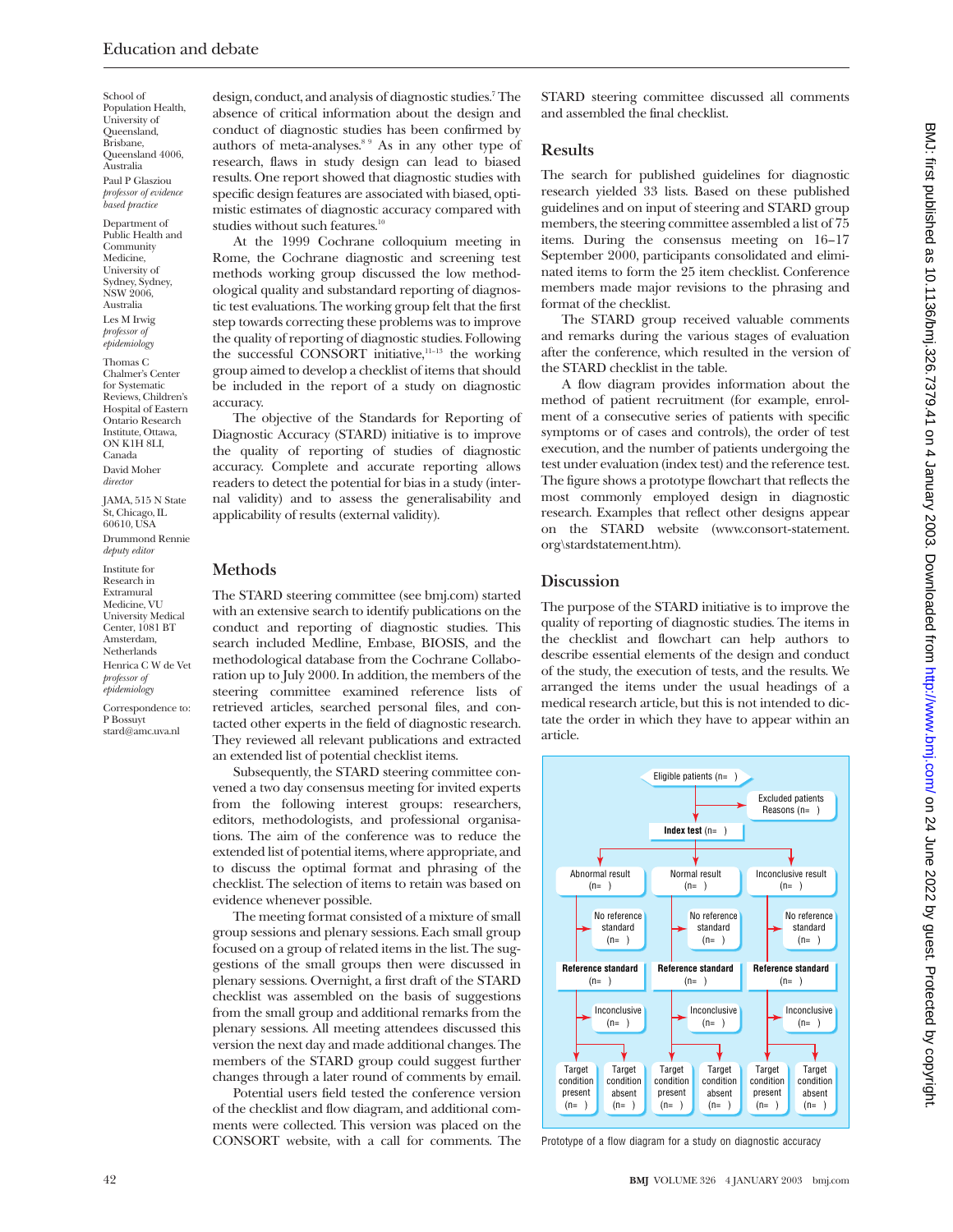#### **STARD checklist for reporting diagnostic accuracy studies**

| <b>Section and topic</b>      | Item           | <b>Description</b>                                                                                                                                                                                                                                                     |
|-------------------------------|----------------|------------------------------------------------------------------------------------------------------------------------------------------------------------------------------------------------------------------------------------------------------------------------|
| Title, abstract, and keywords | 1              | Identify the article as a study of diagnostic accuracy (recommend MeSH heading "sensitivity and specificity")                                                                                                                                                          |
| Introduction                  | $\overline{2}$ | State the research questions or aims, such as estimating diagnostic accuracy or comparing accuracy<br>between tests or across participant groups                                                                                                                       |
| Methods:                      |                |                                                                                                                                                                                                                                                                        |
| Participants                  | 3              | Describe the study population: the inclusion and exclusion criteria and the settings and locations where the<br>data were collected                                                                                                                                    |
|                               | $\overline{4}$ | Describe participant recruitment: was this based on presenting symptoms, results from previous tests, or the<br>fact that the participants had received the index tests or the reference standard?                                                                     |
|                               | 5              | Describe participant sampling: was this a consecutive series of participants defined by selection criteria in<br>items 3 and 4? If not, specify how participants were further selected                                                                                 |
|                               | 6              | Describe data collection: was data collection planned before the index tests and reference standard were<br>performed (prospective study) or after (retrospective study)?                                                                                              |
| <b>Test methods</b>           | 7              | Describe the reference standard and its rationale                                                                                                                                                                                                                      |
|                               | 8              | Describe technical specifications of material and methods involved, including how and when measurements<br>were taken, or cite references for index tests or reference standard, or both                                                                               |
|                               | 9              | Describe definition of and rationale for the units, cut-off points, or categories of the results of the index tests<br>and the reference standard                                                                                                                      |
|                               | 10             | Describe the number, training, and expertise of the persons executing and reading the index tests and the<br>reference standard                                                                                                                                        |
|                               | 11             | Were the readers of the index tests and the reference standard blind (masked) to the results of the other<br>test? Describe any other clinical information available to the readers.                                                                                   |
| Statistical methods           | 12             | Describe methods for calculating or comparing measures of diagnostic accuracy and the statistical methods<br>used to quantify uncertainty (eg 95% confidence intervals)                                                                                                |
|                               | 13             | Describe methods for calculating test reproducibility, if done                                                                                                                                                                                                         |
| Results:                      |                |                                                                                                                                                                                                                                                                        |
| Participants                  | 14             | Report when study was done, including beginning and ending dates of recruitment                                                                                                                                                                                        |
|                               | 15             | Report clinical and demographic characteristics (eq age, sex, spectrum of presenting symptoms,<br>comorbidity, current treatments, and recruitment centre)                                                                                                             |
|                               | 16             | Report how many participants satisfying the criteria for inclusion did or did not undergo the index tests or<br>the reference standard, or both; describe why participants failed to receive either test (a flow diagram is<br>strongly recommended)                   |
| <b>Test results</b>           | 17             | Report time interval from index tests to reference standard, and any treatment administered between                                                                                                                                                                    |
|                               | 18             | Report distribution of severity of disease (define criteria) in those with the target condition and other<br>diagnoses in participants without the target condition                                                                                                    |
|                               | 19             | Report a cross tabulation of the results of the index tests (including indeterminate and missing results) by<br>the results of the reference standard; for continuous results, report the distribution of the test results by the<br>results of the reference standard |
|                               | 20             | Report any adverse events from performing the index test or the reference standard                                                                                                                                                                                     |
| Estimates                     | 21             | Report estimates of diagnostic accuracy and measures of statistical uncertainty (e.g. 95% confidence intervals)                                                                                                                                                        |
|                               | 22             | Report how indeterminate results, missing responses, and outliers of index tests were handled                                                                                                                                                                          |
|                               | 23             | Report estimates of variability of diagnostic accuracy between readers, centres, or subgroups of participants,<br>if done                                                                                                                                              |
|                               | 24             | Report estimates of test reproducibility, if done                                                                                                                                                                                                                      |
| Discussion                    | 25             | Discuss the clinical applicability of the study findings                                                                                                                                                                                                               |

The guiding principle in the development of the STARD checklist was to select items that would help readers judge the potential for bias in the study and to appraise the applicability of the findings. Two other general considerations shaped the content and format of the checklist. Firstly, the STARD group believes that one general checklist for studies of diagnostic accuracy, rather than different checklists for each field, is likely to be more widely disseminated and perhaps accepted by authors, peer reviewers, and journal editors. Although the evaluation of imaging tests differs from that of tests in the laboratory, we felt that these differences were more in degree than in kind. The second consideration was the development of a checklist specifically aimed at studies of diagnostic accuracy. We did not include general issues in the reporting of research findings, such as the recommendations contained in the uniform requirements for manuscripts submitted to biomedical journals.<sup>14</sup>

Wherever possible, the STARD group based the decision to include an item on evidence linking the item to biased estimates (internal validity) or to variations in measures of diagnostic accuracy (external validity). The evidence varied from narrative articles that explained theoretical principles and papers that presented the results of statistical modelling to empirical evidence derived from diagnostic studies. For several items, the evidence was rather limited.

A separate background document explains the meaning and rationale of each item and briefly summarises the type and amount of evidence.<sup>15</sup> This background document should enhance the use, understanding, and dissemination of the STARD checklist.

The STARD group put considerable effort into the development of a flow diagram for diagnostic studies. A flow diagram has the potential to communicate vital information about the design of a study and the flow of participants in a transparent manner.<sup>16</sup> A comparable flow diagram has become an essential element in the CONSORT standards for reporting of randomised trials.12 16 The flow diagram could be even more essential in diagnostic studies, given the variety of designs employed in diagnostic research. Flow diagrams in the reports of studies of diagnostic accuracy indicate the process of sampling and selecting participants (external validity); the flow of participants in relation to the timing and outcomes of tests; the number of subjects who fail to receive the index test or the reference standard, or